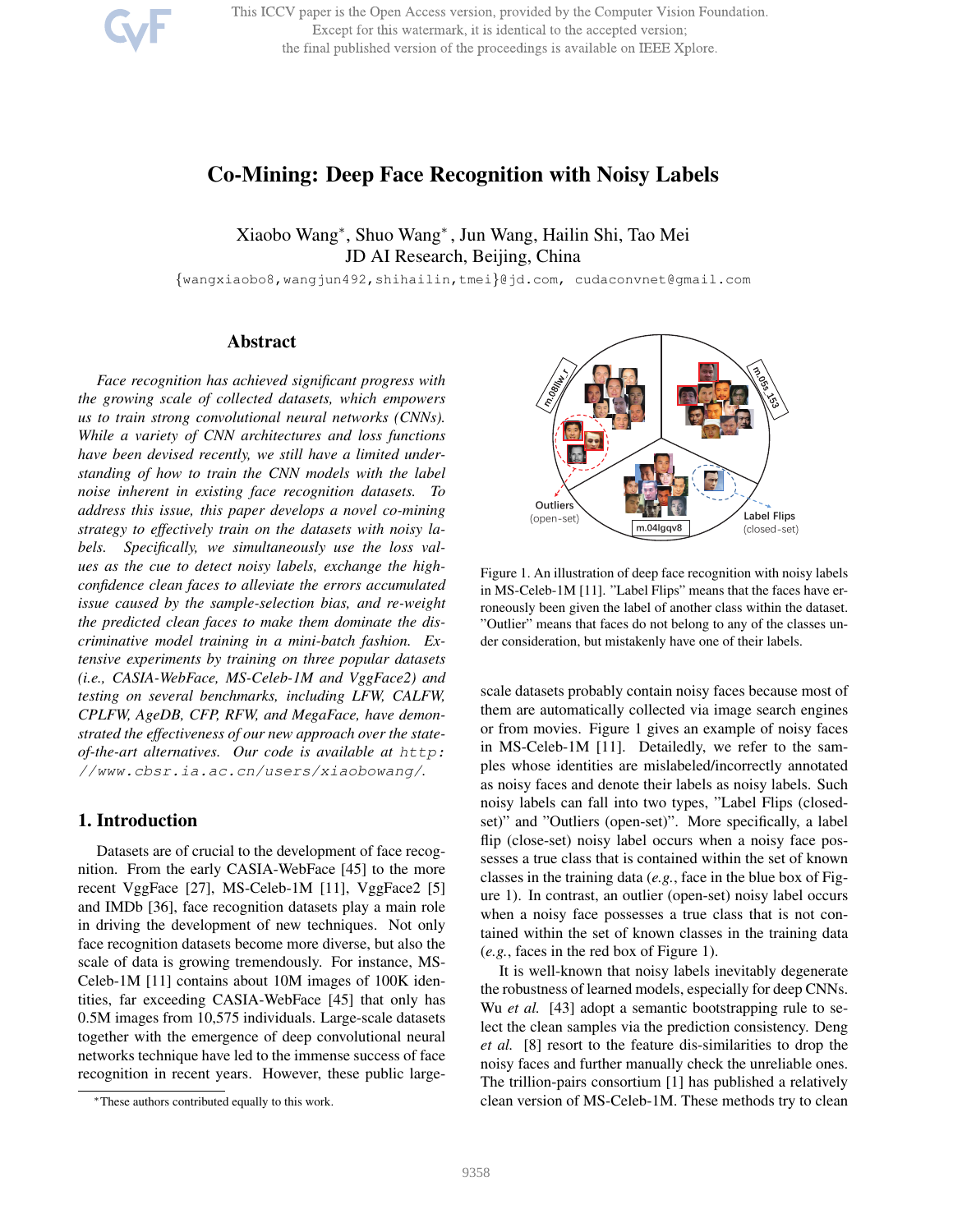a noisy face dataset into a well-annotated one. However, the process is prohibitively expensive and time-consuming. Taking CASIA-WebFace [45] as an example, until now, the data clean processing is still on the agenda [2]. This motivates researchers to shift their attention to resort to cheap but imperfect alternatives. Miyato *et al.* [22] add both explicit and implicit regularizations to overcome the noisy labels issue, but the permanent regularization bias make the learned classier barely reaches the optimal performance. Patrini *et al.* [29] try to estimate the label transition matrix, but it is difficult to estimate accurately when the number of classes is large. Wang *et al.* [42] use the Local Outlier Factor (LOF) algorithm [4] to detect the noise samples. But the process is slow on large-scale dataset. Jiang *et al.* [16] design a self-pace learning strategy, which is similar to cotraining, thus it may suffer from the errors accumulated issue. Malach *et al.* [21] trains two networks simultaneously, but it does not explicitly address noisy labels. Recently, Han *et al.* [12] and Yu *et al.* [46] develop a co-teaching strategy to directly handle the noisy labels for training models.

Although the above approaches have achieved promising results on noisy label problems, they mainly have three shortcomings: 1) Many works [42, 22, 29] can not detect the noisy labels effectively and accurately, especially for large-scale face recognition problem. 2) Most of works [16, 21, 42] are not aware of the errors accumulated issue caused by the sample-selection bias. 3) Existing works [12, 46] simply try to distinguish clean samples from the noise ones, without considering the importance of clean samples for learning discriminative features.

To overcome the aforementioned shortcomings, this paper proposes a novel Co-Mining strategy, which identifies the training samples into three parts, noisy faces, highconfidence clean faces and clean faces. Specifically, it uses the loss values as the cue to effectively and accurately detect the noisy faces, exchanges the high-confidence clean faces to alleviate the errors accumulated issue, and re-weights the clean faces to make them more important to train the discriminative CNN models. To sum up, the main contributions of this paper can be summarized as follows:

- We identify the samples in noisy face recognition dataset as three parts, *i.e.*, the noisy faces, the highconfidence clean faces and the clean faces.
- We propose a novel co-mining framework, which employs two peer networks to detect the noisy faces, exchanges the high-confidence clean faces and reweights the clean faces in a mini-batch fashion.
- We emphasize the open-set evaluation for face recognition and conduct extensive experiments on both synthetic and real-world benchmarks, which have verified the effectiveness of our new approach over the stateof-the-art alternatives.

## 2. Related Work

### 2.1. Deep Face Recognition

Existing deep face recognition mainly comes from three aspects: *i.e.*, large-scale datasets, effective architectures and loss functions. For large-scale datasets, from the early CASIA-WebFace [45] to the recent MS-Celeb-1M [11] and VggFace2 [5] , the diverse and the scale of face recognition datasets increase gradually and play a main role in boosting the development of new techniques. With these datasets, the effective and representative architectures like VGGNet [31], GoogleNet [34], ResNet [13], AttentionNet [38] and MobileFaceNet [7] have been introduced or devised for deep face recognition. For loss functions, the metric learning loss functions like the contrastive loss [33, 44] and the triplet loss [34] may be good candidates. But they usually suffer from high-computational cost and slow convergence. Recently, researchers start to shift their attention to the classical softmax loss, and several margin-based softmax losses [20, 37, 41, 8, 40] have been exploited. Among them, Arc-Softmax loss [8] is probably the most prevalent one in the current stage. And the success of it depends on the wellcleaned datasets. However, large-scale datasets inevitably contain noisy labels, especially when they are automatically collected from Internet. On this account, while with a variety of architectures and loss functions, we still have a limited understanding of the source and consequence of label noise inherent in existing face recognition datasets.

#### 2.2. Training with Noisy Labels

Learning with noisy labels has drawn much attention recently in deep learning because it is a data-driven approach and accurate label annotation is quite expensive. Mnih and Hinton [23] propose two robust loss functions for noisy label aerial images. However, it is only applicable for binary classification. Sukhbaatar *et al.* [32] consider multi-class classification for modeling class dependent noise distribution. Wu *et al.* [43] propose a semantic bootstrap strategy, which re-labels the samples by the predictions, and then does back propagation. Wang *et al.* [42] detect the noisy labels by using the discrimiantive features and design a iterative learning framework for training with open-set noisy labels. Jiang *at al.* [16] resort to an extra pre-trained teacher network to filter out noisy instances for its student network. Malach *at al.* [21] propose a method to update the parameters only using the samples which have different prediction from two classifiers. Han *et al.* [12] develop a coteaching strategy to robustly train the deep neural networks. Although these strategies have been studied for noisy label problem, most of them are not designed for deep face recognition with large number of classes. It is still an open issue for massive noisy labels in face recognition.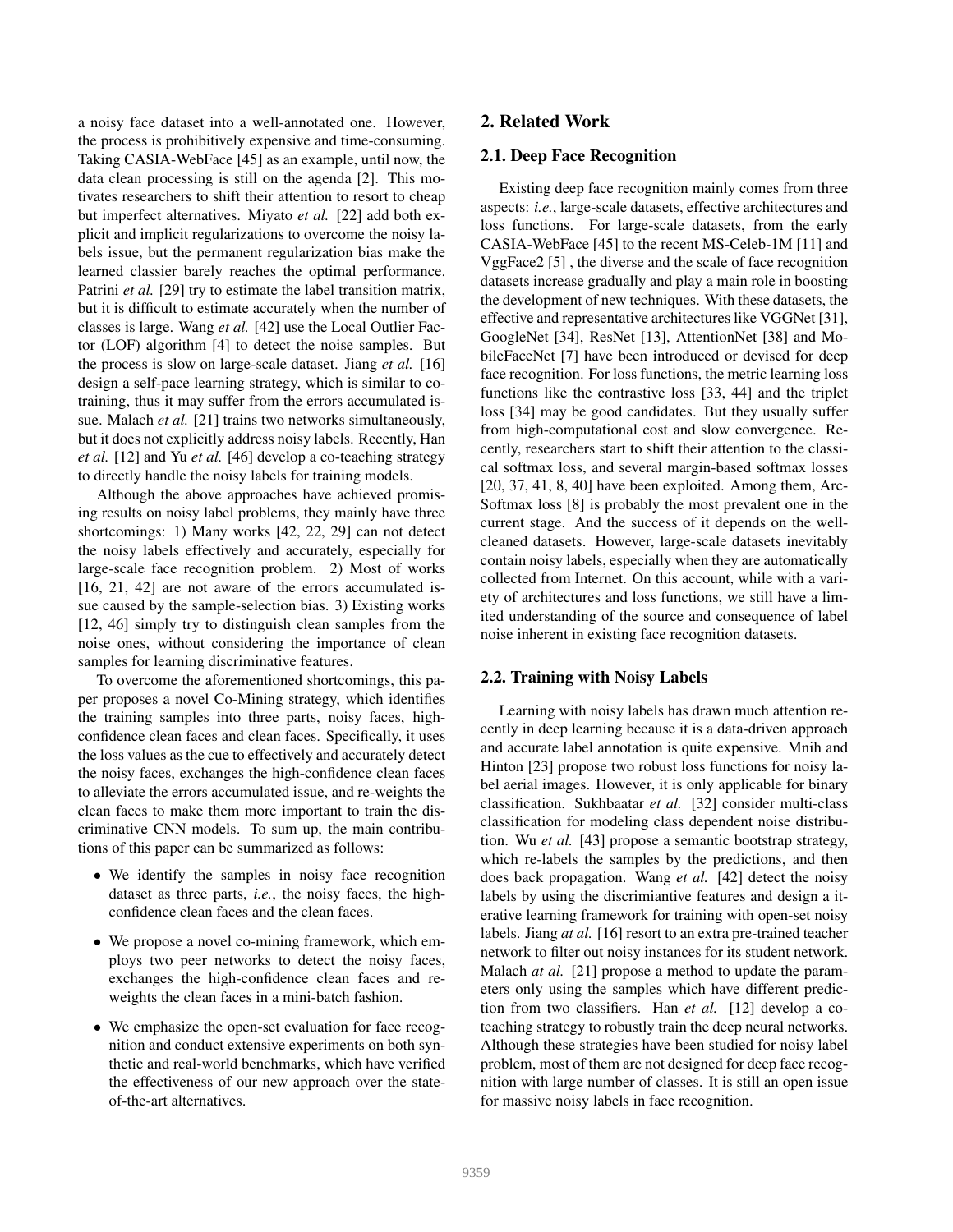

Figure 2. The framework of the proposed Co-Mining strategy. For each peer network, it uses loss values as the cue to detect noisy labels. In consequence, according to the sorting of loss values, the mini-batch samples can be identified as three parts, noise faces (red dots), high-confidence clean faces (blue dots) and clean faces (green dots). For the noise faces, they will be dropped because they may deteriorate the performance heavily. For the high-confidence clean faces, we exchange them to alleviate the accumulated errors caused by the potential sample-selection bias. For the clean faces, we re-emphasize them to learn discriminative CNN features for face recognition.

### 3. Propose Method

Our goal is to learn discriminative CNN features from a dataset with noisy labels, wherein the noise type and noise rate are usually unknown in advance. To achieve this goal, we propose a novel Co-Mining strategy to simultaneously remove the bad influences of noisy labels, alleviate the issue of accumulated errors, and emphasize the gains of clean instances. As illustrated in Figure 2, our framework consists of three major modules: 1) Using loss values as the cue to detect the noisy labels; 2) Exchanging the high-confidence clean faces to prevent the potential errors accumulated issue; 3) Re-weighting the clean faces to make them dominant to learn discriminative CNN features.

#### 3.1. Noisy Labels Detection

To detect noisy labels, current methods resort to estimate the noise transition matrix or use the density-based outlier detection algorithm. For example, on top of the softmax layer, Goldberger *et al.* [10] add an additional softmax layer to model the noise transition matrix. Patrini *et al.* [29] leverage a two-step solution to estimating the noise transition matrix heuristically. Wang *et al.* [42] adopt the densitybased outlier detection LOF algorithm [4] to iteratively detect the noisy labels. However, neither the noise transition matrix nor the density-based outlier detection is hard to filter out noisy labels accurately, especially when the number of classes is large. Fortunately, recent studies [12, 46] on the memorization effects of deep neural networks show that they would first memorize training data of clean labels and then those of noisy labels. This motivates us to use loss values as the cue to detect noisy labels. Intuitively, when labels are correct, small-loss instances are more likely to be the ones which are correctly labeled. Therefore, if we train our classifier only using small-loss instances in each minibatch data, it should be resistant to noisy labels.

Assume that we have estimated the noise rate  $r$  of a face recognition dataset. M is the mini-batch size. Similar to the works [21, 14, 49], our method also maintains two networks simultaneously. That being said, in each mini-batch of data, each peer network views its small-loss instances as the useful knowledge and drops about  $[r * M]$  numbers of big-loss instances as the distractors, leaving the rest of samples into two parts, intersected faces and non-intersected faces of these two peer networks. For the intersected faces, since two peer networks predict them as clean faces, we have reason to believe that they are clean enough for deep face recognition. For the non-intersected ones, they have high confidence to be clean faces. But they may also be noisy faces, especially when the noise rate  $r$  is estimated inaccurately<sup>1</sup>. To sum up, we have identified the faces in each mini-batch as three parts, *i.e.*, noise faces, high-confidence faces and clean faces.

For the loss function, several margin-based softmax loss functions [20, 41, 37, 8] have been proposed in recent years. Without loss of generality, we adopt the Arc-Softmax loss [8] as the baseline. Specifically, for each normalized feature  $x$ , the Arc-Softmax loss is defined as follows:

$$
\mathcal{L}_{Arc} = -\log \frac{e^{s \cos(\theta_{w_y, x} + m)}}{e^{s \cos(\theta_{w_y, x} + m)} + \sum_{k \neq y}^{K} e^{s \cos(\theta_{w_k, x})}}, \tag{1}
$$

where  $w_k, k \in \{1, \ldots, K\}$  is the k-th normalized classifier.  $y$  is the corresponding label.  $m$  is the margin parameter to learn discriminative features and s is a preset scale parameter. For more details, please refer to [8].

<sup>&</sup>lt;sup>1</sup>Even though the noise rate  $r$  of a dataset can be estimated accurately, in each mini-batch, the noise rate  $r_t$  is hard to predict.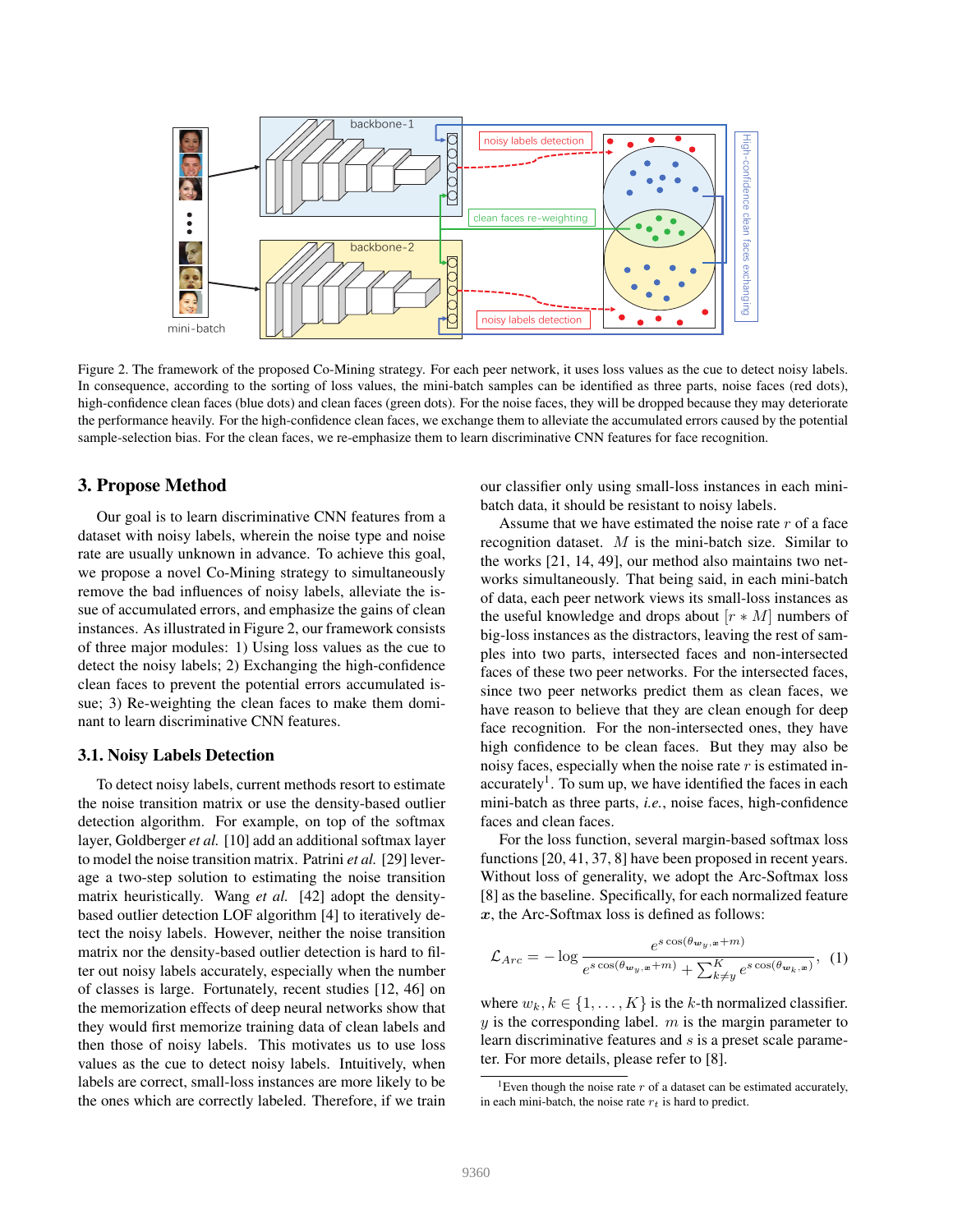### 3.2. High-Confidence Clean Faces Exchanging

According to the above discussion, we donate the sampled instances of each peer network as  $S_n^1$  and  $S_n^2$ , respectively. Since different networks can generate different decision boundaries and then have different learning abilities. Thus, when training on noisy labels, they have different abilities to filter out the noisy labels. In other words, the sampled instances of each peer network,  $S_n^1$  and  $S_n^2$ , are different. As a consequence, we can further divide the sampled instances into the intersected faces  $S_n^1 \cap S_n^2$  and the respective ones,  $\mathcal{S}_n^1 \setminus (\mathcal{S}_n^1 \cap \mathcal{S}_n^2)$  and  $\mathcal{S}_n^2 \setminus (\mathcal{S}_n^1 \cap \mathcal{S}_n^2)$ .

In this part, we discuss the respective faces of each peer network. We identify these faces as high-confidence clean faces because they may also be noisy labels due to inaccurately estimated noise rate in each mini-batch. If we directly feed back to itself in the second mini-batch of data, the errors should be increasingly accumulated. To alleviate this issue, we expect to exchange them. That is, to update parameters of  $\Theta^1$  (resp.  $\Theta^2$ ) using the high-confidence clean faces  $\mathcal{S}_n^2 \setminus (\mathcal{S}_n^1 \cap \mathcal{S}_n^2)$  (resp.  $\mathcal{S}_n^1 \setminus (\mathcal{S}_n^1 \cap \mathcal{S}_n^2)$ ) selected from its peer network  $\Theta^2$  (resp.  $\Theta^1$ ). This process is derived from co-training [6], and these two networks will adaptively correct the training errors by its peer network. Take "peerreview" as a supportive example, when students check their own exam papers, it is hard for them to find any errors because they have some personal bias for the answers. Luckily, they can ask peer classmates review their papers. Then, it becomes much easier to find their potential faults. To sum up, as the errors from one network will not be directly transferred back itself, we can expect that exchanging the highconfidence clean faces can deal with the errors accumulated issue compared with the self-evolving one.

### 3.3. Clean Faces Re-weighting

To the intersected faces  $S_n^1 \cap S_n^2$ , since two peer networks agree that they are clean faces, we have reason to believe that they are labeled correctly. Thus we should concentrate on them when training the models. Actually, in face recognition with noisy labels, the center task is to find those clean faces and mainly using them to learn discriminative features. In this paper, we adopt two peer networks to collaboratively find clean faces and adaptively re-weight them. Thus we call it Co-Mining strategy. To emphasize the contributions of clean faces, we introduce a novel re-weighting module. Specifically, we reduce the baseline probability:

$$
p_{Arc} = \frac{e^{s \cos(\theta_{\mathbf{w}_y,\mathbf{x}} + m)}}{e^{s \cos(\theta_{\mathbf{w}_y,\mathbf{x}} + m)} + \sum_{k \neq y}^{K} e^{s \cos(\theta_{\mathbf{w}_k,\mathbf{x}})}} \tag{2}
$$

to our re-weighting one:

$$
p_{Our} = \frac{e^{s \cos(\theta_{\mathbf{w}_y, \mathbf{x}} + m)}}{e^{s \cos(\theta_{\mathbf{w}_y, \mathbf{x}} + m)} + \sum_{k \neq y}^{K} g(\mu) * e^{s \cos(\theta_{\mathbf{w}_k, \mathbf{x}})}},
$$
\n(3)

Algorithm 1: Co-Mining Algorithm

```
Input: The training set S, model parameters \Theta^1 and \Theta^2,
             learning rate \lambda, fixed noise rate r, epoch T_k and T,
             iteration N in each epoch.
for t = 1, 2, \ldots, T do
       Shuffle the training set Sfor n = 1, 2, ..., N do
               1. Fetch mini-batch S_n from the training set S;
               2. Sample (1-r_t)\% of small-loss faces:
                  S_n^1 = \operatorname{argmin}_{S'_n : |S'_n| \ge r_t |S_n|} \mathcal{L}_{Arc}^1(S'_n) and
                  \mathcal{S}_n^2 = \mathop{\rm argmin}_{\mathcal{S}_n':|\mathcal{S}_n'| \geq r_t |\mathcal{S}_n|} \mathcal{L}^2_{Arc}(\mathcal{S}_n'),3. Exchange the high-confidence clean faces and
                  compute the loss \mathcal{L}_{Arc}^1(\mathcal{S}_n^2 \setminus (\mathcal{S}_n^1 \cap \mathcal{S}_n^2)) and
                  \mathcal{L}_{Arc}^2(\mathcal{S}_n^1 \setminus (\mathcal{S}_n^1 \cap \mathcal{S}_n^2)) by Eq. (1);
               4. Compute the clean faces loss \mathcal{L}_{Our}(\mathcal{S}_n^1 \cap \mathcal{S}_n^2) by
                 Eq. (5);
               5. Update the parameters: \Theta^1 :=
                  \Theta^1 - \lambda \triangledown [\mathcal{L}_{Arc}^1(\mathcal{S}_n^2 \setminus (\mathcal{S}_n^1 \cap \mathcal{S}_n^2)) + \mathcal{L}_{Our}(\mathcal{S}_n^1 \cap \mathcal{S}_n^2)]and \Theta^2 :=\Theta^2 - \lambda \triangledown \left[ \mathcal{L}_{Arc}^2(\mathcal{S}_n^1 \backslash (\mathcal{S}_n^1 \cap \mathcal{S}_n^2)) + \mathcal{L}_{Our}(\mathcal{S}_n^1 \cap \mathcal{S}_n^2) \right];end
        Update the r_t = \min\{\frac{t}{T_k}r, r\};end
Output: Model parameters \Theta^1 and \Theta^2.
```
where  $x \in S_n^1 \cap S_n^2$ .  $g(\mu) \ge 1$  is a re-weighting function, which is defined as follows:

$$
g(\mu) = e^{s\mu(\cos(\theta_{\mathbf{w}_k,\mathbf{x}})+1)},\tag{4}
$$

.

where  $\mu$  is a non-negative value. Obviously, when  $\mu = 0$  $(i.e., g(\mu) = 1)$ , our re-weighting probability (3) becomes identical to the baseline Arc-Softmax (2). Because the cross-entropy loss  $-\log(p)$  is a monotonically decreasing function, reducing the baseline probability (*i.e.*,  $p_{Our} \leq$  $p_{Arc}$ ) will increase the importance of clean samples. In that way, to the clean faces, their loss function will be changed into:

$$
\mathcal{L}_{Our} = -\log \frac{e^{s \cos(\theta_{w_y, x} + m)}}{e^{s \cos(\theta_{w_y, x} + m)} + \sum_{k \neq y}^{K} g(\mu) * e^{s \cos(\theta_{w_k, x})}}
$$
(5)

Meanwhile, according to the memory mechanism [3], the deep models usually tend to memorize the easy instances first and gradually adapt to hard instances when training epochs become large. To rectify the problem of overfitting on noisy labels eventually, we keep more instances in the mini-batch at the beginning of training. Then, we gradually increase the drop rate, so that we can keep clean instances and drop those noisy ones before the networks memorize them. Specifically, we adaptively set the noise rate  $r_t = \min\{\frac{t}{T_k}r, r\}$ , where  $T_k$  is predefined. For clarity, the whole scheme of our framework is summarized in Algorithm 1.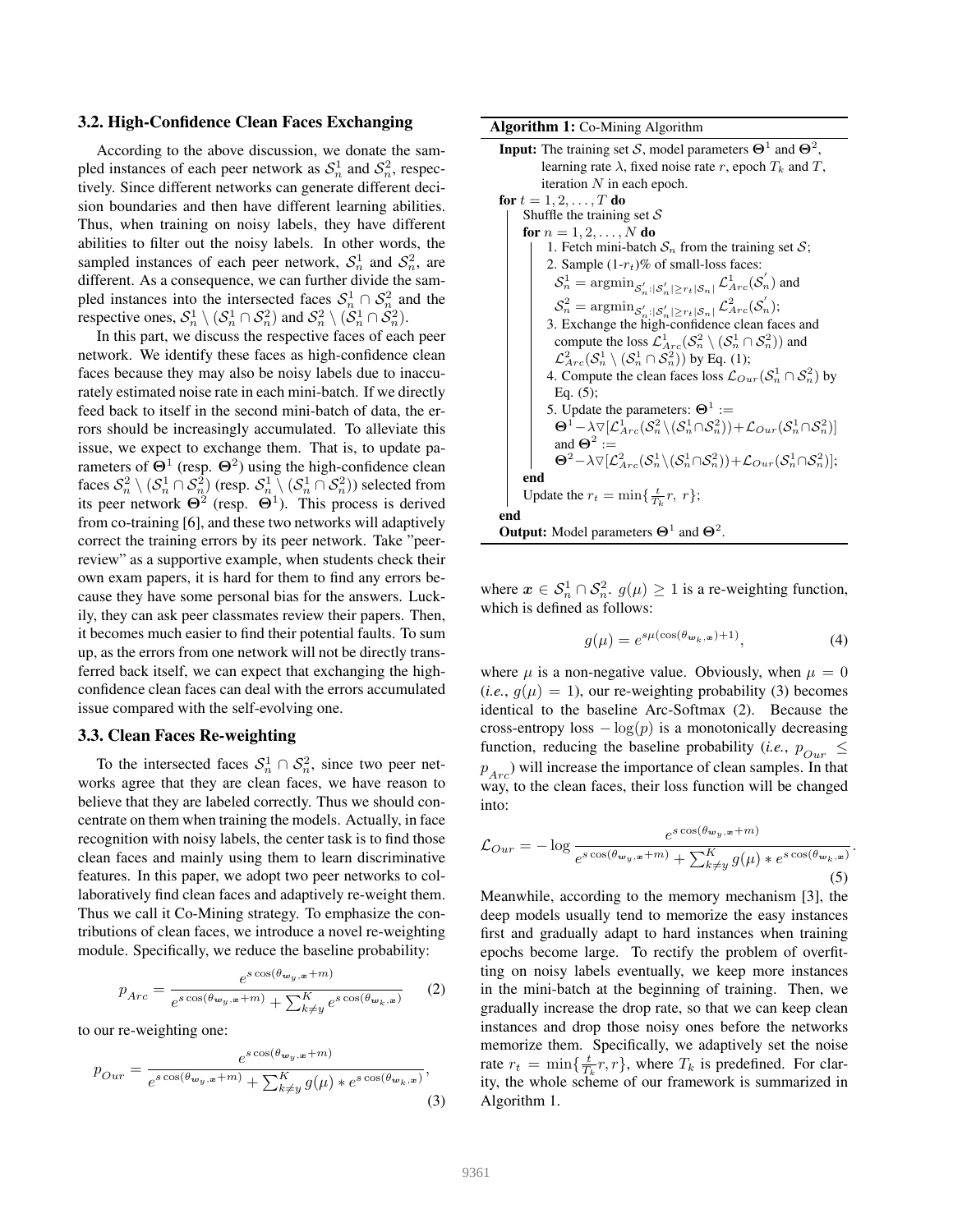# 4. Experiments

## 4.1. Datasets

Training Data. This paper involves three popular training datasets, including CASIA-WebFace [45], MS-Celeb-1M [11] and VggFace2 [5]. The original of these three datasets consist of noisy labels with different unknown noise rate. To the synthetic noise experiments, we use a clean version of CASIA-WebFace, *i.e.*, CASIA-WebFace-Clean [2], to train with different synthetic noises.

Test Data. We use seven benchmarks, including LFW [15], CALFW [51], CPLFW [50], AgeDB [24], CFP [30], RFW[39] and MegaFace [17, 25] as the test data. LFW contains 13,233 web-collected images from 5,749 different identities, with large variations in pose, expression and illuminations. CALFW [51] was collected by crowdsourcing efforts to seek the pictures of people in LFW with age gap as large as possible on the Internet. CPLFW [50] is similar to CALFW, but from the perspective of pose difference. AgeDB [24] contains images annotated with accurate to the year, noise-free labels. CFP [30] consists of collected images of celebrities in frontal and profile views. RFW [39] is a benchmark for measuring racial bias, which consists of four test subsets, namely Caucasian, Asian, Indian and African. MegaFace [17] aims at evaluating the face recognition performance at the million scale of distractors, which includes gallery set and probe set. In this study, we use the Facescrub [26] as the probe set.

Dataset Overlap Removal. In face recognition, it is very important to perform open-set evaluation, *i.e.*, there should be no overlapping identities between training set and test set. To this end, we need to carefully remove the overlapped identities between the employed training datasets (*i.e.*, CASIA-WebFace [45], MS-Celeb-1M [11] and VggFace2 [5]) and the test datasets (including LFW [15], CALFW [51], CPLFW [50], AgeDB [24], CFP [30], RFW [39] and MegaFace [17]. For the overlap identities removal tool, we use the publicly available script provided by [37] to check whether if two names are of the same person. As a consequence, we remove 696 identities from the training set CASIA-WebFace, 14,718 identities from MS-Celeb-1M, and 1,514 peoples from VggFace2. For clarity, we donate the refined training datasets as CASIA-R, CASIA-Clean-R, MsCeleb-R and VggFace2-R, respectively. Important statistics of the datasets are summarized in Table 1. To be rigorous, all the experiments in this paper are based on the refined training datasets. To encourage more researchers to abide by the open-set protocol, the overlapping lists and the refined datasets are publicly available.

# 4.2. Experimental Settings

Data Processing. We detect the faces by adopting the Face-Boxes detector [48] and localize five landmarks (two eyes,

|             | <b>Datasets</b>   | Identities | Images |
|-------------|-------------------|------------|--------|
|             | CASIA-R $[45]$    | 9,879      | 0.43M  |
| Training    | CASIA-Clean-R [2] | 9,879      | 0.38M  |
|             | MsCeleb-R [11]    | 85,173     | 7.03M  |
|             | VggFace2-R [5]    | 7,617      | 2.71M  |
|             | LFW [15]          | 5,749      | 13,233 |
| <b>Test</b> | <b>CALFW</b> [51] | 5,749      | 12,174 |
|             | CPLFW [50]        | 5,749      | 11,652 |
|             | AgeDB $[24]$      | 568        | 16,488 |
|             | CFP [30]          | 500        | 7,000  |
|             | <b>RFW [39]</b>   | 11,430     | 40,607 |
|             | MegaFace [17]     | 530(P)     | 1M(G)  |

Table 1. Face datasets for training and testing.  $"({\rm P})"$  and  $"({\rm G})"$ refer to the probe and gallery set, respectively.

nose tip and two mouth corners) through a simple 6-layer CNN [9]. The detected faces are cropped and resized to  $120\times120$ , and each pixel (ranged between [0,255]) in RGB images is normalized by subtracting 127.5 and divided by 128. For all the training faces, they are horizontally flipped with probability 0.5 for data augmentation.

CNN Architecture & Loss Function. In face recognition, there are many kinds of network architectures [20, 7, 36] and several loss functions [20, 37, 8]. To be fair, the CNN architecture and the employed loss function should be the same to test different methods with noisy labels. Without loss of generality, we use the MobileFaceNet [7] and the Arc-Softmax loss [8] as the baseline. To the margin  $m$  and scale s, we set 0.5 and 32, respectively.

Training. All the CNN models are trained with stochastic gradient descent (SGD) and trained from scratch, with the batch size of 128 on 4 P40 GPUs parallelly, total batch size 512. All experiments in this paper are implemented by Py-Torch [28]. The weight decay is set to 0.0005 and the momentum is 0.9. The learning rate is initially 0.1 and divided by 10 at the 6, 12, 17 epochs, and we finish the training process at 20 epochs.  $T_k$  is empirically set to 10.

Test. At test stage, only original image features are employed (512-dimension). We use the backbone-1 of two peer networks to extract face features. For the evaluation metric, cosine similarity is utilized. We follow the unrestricted with labelled outside data protocol [15] to report the performance on LFW [15], CALFW [51], CPLFW [50], AgeDB [24], CFP [30] and RFW [39]. Moreover, we also report the BLUFR protocol [18] on LFW [15]. On Megaface [17] challenge, face identification and verification are conducted by ranking and thresholding the scores. Specifically, for face identification, the Cumulative Match Characteristics (CMC) curves are adopted to evaluate the Rank-1 accuracy. For face verification, the Receiver Operating Characteristic (ROC) curves are adopted.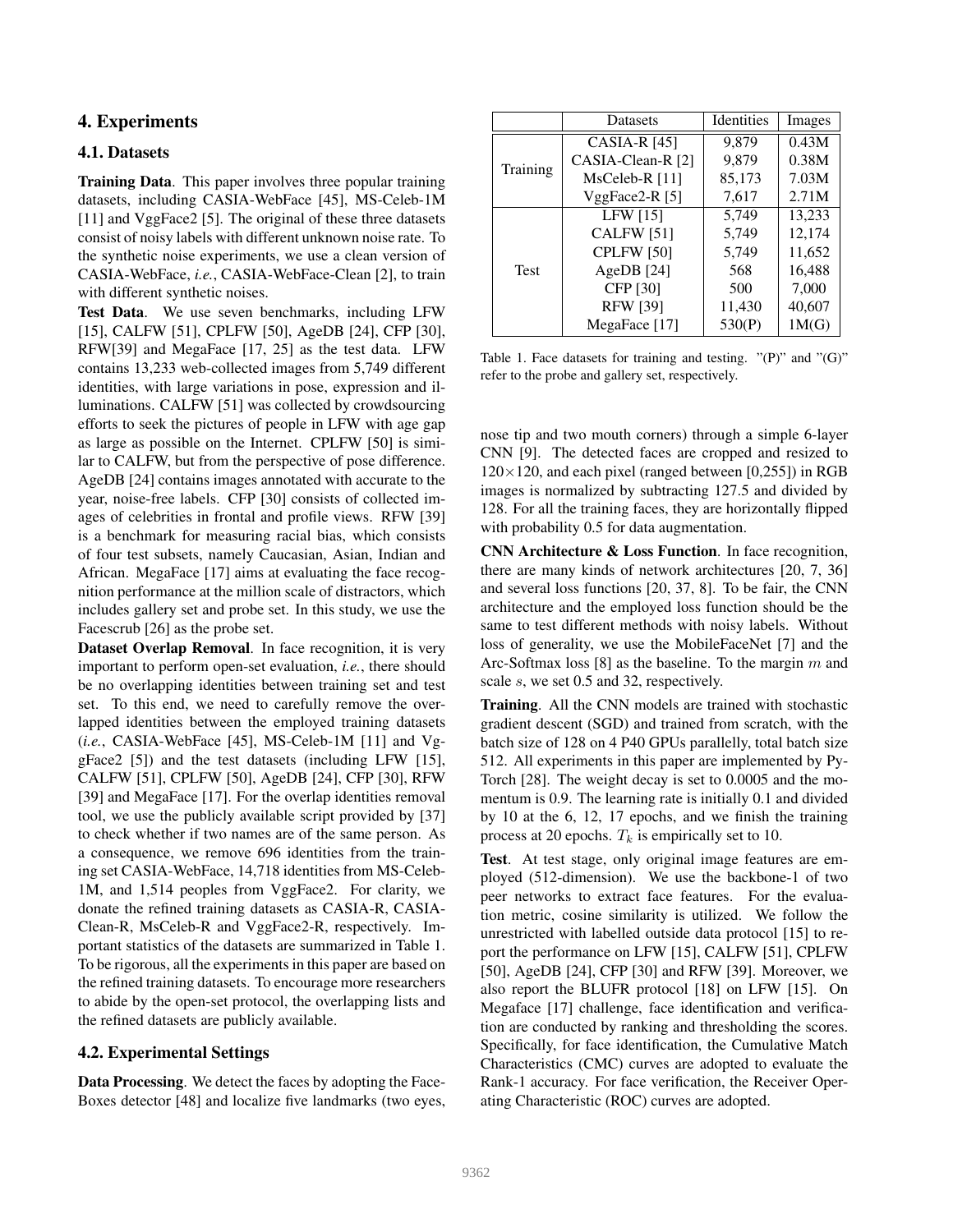|                    | <b>NLD</b>   | Strategy<br><b>HCCFE</b> | <b>CFR</b> | <b>LFW</b> | <b>LFW</b><br>$@1e-3$ | <b>LFW</b><br>$@1e-4$ | <b>CALFW</b> | <b>CPLFW</b> | AgeDB | <b>CFP</b> | Average |
|--------------------|--------------|--------------------------|------------|------------|-----------------------|-----------------------|--------------|--------------|-------|------------|---------|
| <b>CASIA-R</b>     |              |                          |            | 98.71      | 96.96                 | 91.79                 | 88.21        | 79.18        | 91.46 | 91.10      | 91.05   |
| CASIA-Clean-R      |              |                          |            | 98.80      | 97.59                 | 93.05                 | 88.85        | 80.31        | 92.21 | 91.30      | 91.73   |
|                    |              |                          |            | 98.01      | 96.69                 | 92.48                 | 87.48        | 79.43        | 91.15 | 91.08      | 90.90   |
| CASIA-Clean-R      | ✓            |                          |            | 97.98      | 96.80                 | 92.67                 | 88.06        | 79.50        | 91.48 | 91.32      | 91.11   |
| symmetric= $0.1$ ) | ✓            |                          |            | 98.33      | 97.33                 | 92.87                 | 88.28        | 79.60        | 91.70 | 91.68      | 91.39   |
|                    | √            |                          | ✓          | 98.91      | 97.91                 | 94.42                 | 89.48        | 80.03        | 92.68 | 91.75      | 92.16   |
|                    |              |                          |            | 88.56      | 66.30                 | 27.14                 | 76.65        | 68.56        | 80.53 | 80.22      | 69.70   |
| CASIA-Clean-R      | ✓            |                          |            | 96.90      | 78.31                 | 37.43                 | 84.81        | 72.58        | 87.55 | 81.75      | 77.04   |
| symmetric= $0.2$ ) | ✓            |                          |            | 97.78      | 81.84                 | 38.45                 | 85.35        | 74.11        | 88.33 | 84.25      | 78.58   |
|                    | √            |                          | ✓          | 98.23      | 92.85                 | 61.41                 | 87.76        | 76.85        | 90.95 | 79.61      | 83.95   |
|                    |              |                          |            | 81.89      | 0.05                  | 0.04                  | 50.76        | 53.31        | 71.05 | 72.64      | 58.81   |
| CASIA-Clean-R      | ✓            |                          |            | 95.53      | 50.84                 | 11.21                 | 83.35        | 69.03        | 85.41 | 75.34      | 67.24   |
| symmetric= $0.3$ ) | $\checkmark$ |                          |            | 96.66      | 66.74                 | 27.40                 | 83.76        | 71.08        | 86.61 | 78.20      | 72.92   |
|                    | ✓            |                          | ✓          | 97.66      | 87.67                 | 55.68                 | 86.63        | 73.50        | 88.58 | 79.54      | 81.32   |

Table 2. Verification results (%) with different strategies. NLD refers to the Noisy Labels Detection. HCCFE is the High-Confidence Clean Faces Exchanging. CFR means the Clean Faces Re-weighting. The bold number in each column of sub-boxes represents the best result.



Figure 3. From left to right: Cosine similarity distributions of all positive pairs from CASIA-Clean-R and CASIA-R, respectively. The face pairs in the red box are possibly with noisy labels.

### 4.3. Experiments on Synthetic Data

To begin with, we use MobileFaceNet [7] and Arc-Softamx loss [8] as the baseline to separately train on the noisy CASIA-R [45] and its clean version CASIA-Clean-R [2]. From the first two lines of Table 2, we can observe that the model trained on CASIA-Clean-R performs better than trained on CASIA-R, even though CASIA-Clean-R is with smaller size of training images. So it can be concluded that noisy faces are evil for training models. Further, we use the SEResNet100-IR model [8] pre-trained on MS1Mdeepglint [1] to show the cosine similarity distribution of all positive face pairs from these two datasets. Figure 3 displays the histograms and we can verify that CASIA-R indeed contains noisy faces. Next, we use the CASIA-Clean-R with different synthetic noises to show the robustness and effectiveness of our method.

The effectiveness of Noisy Labels Detection (NLD). We do the experiments with/without noisy labels detection under different synthetic noise rate. We use the symmetry flipping [35] to simulate the noisy labels, where labelers may make mistakes only within very similar classes. From the first two lines of each sub-boxes in Table 2, we can observe that with the noisy labels detection (NLD), the average performance of LFW, CALFW, CPLFW, AgeDB, CFP has been improved from 90.90 to 91.11 under 0.1 noise rate, 69.70 to 77.04 under 0.2 noise rate, and 58.81 to 67.24 under 0.3 noise rate. Eventually, the experiments have validated the effectiveness of our noisy labels detection.

The effectiveness of High-Confidence Clean Faces Exchanging (HCCFE). We further add the HCCFE strategy to validate whether it can alleviate the errors accumulated issue caused by sample-selection bias. From the third row of each sub-boxes in Table 2, we can see that HCCFE can further boost the performance, about 0.2% improvement under 0.1 noise rate, 1.5% improvement under 0.2 noise rate, and 5% improvement under 0.3 noise rate. These average accuracy improvements, compared to those without this strategy, can be interpreted as the contribution of the HCCFE module. Particularly, with large noise rate, the average accuracy increases significantly, which indicates that the module can alleviate the errors accumulated issue effectively.

The effectiveness of Clean Faces Re-weighting (CFR). We finally add the re-weighting strategy on the clean faces to make them dominant to train the models. From the last row of each sub-boxes in Table 2, we can see that under different noise rate, the CFR strategy is helpful for boosting the performance. Thus we can conclude that the clean faces are more important when training with noisy faces, especially with large noise rate, *e.g.*, in the case of symmetric=0.3, the importance of clean faces are even more obvious. After tuning the importance parameter  $\mu$  with several values *(i.e.*, from 0 to 0.4, with stepvalue 0.1) on CASIA-Clean-R, we set  $\mu = 0.1$  in the subsequent experiments.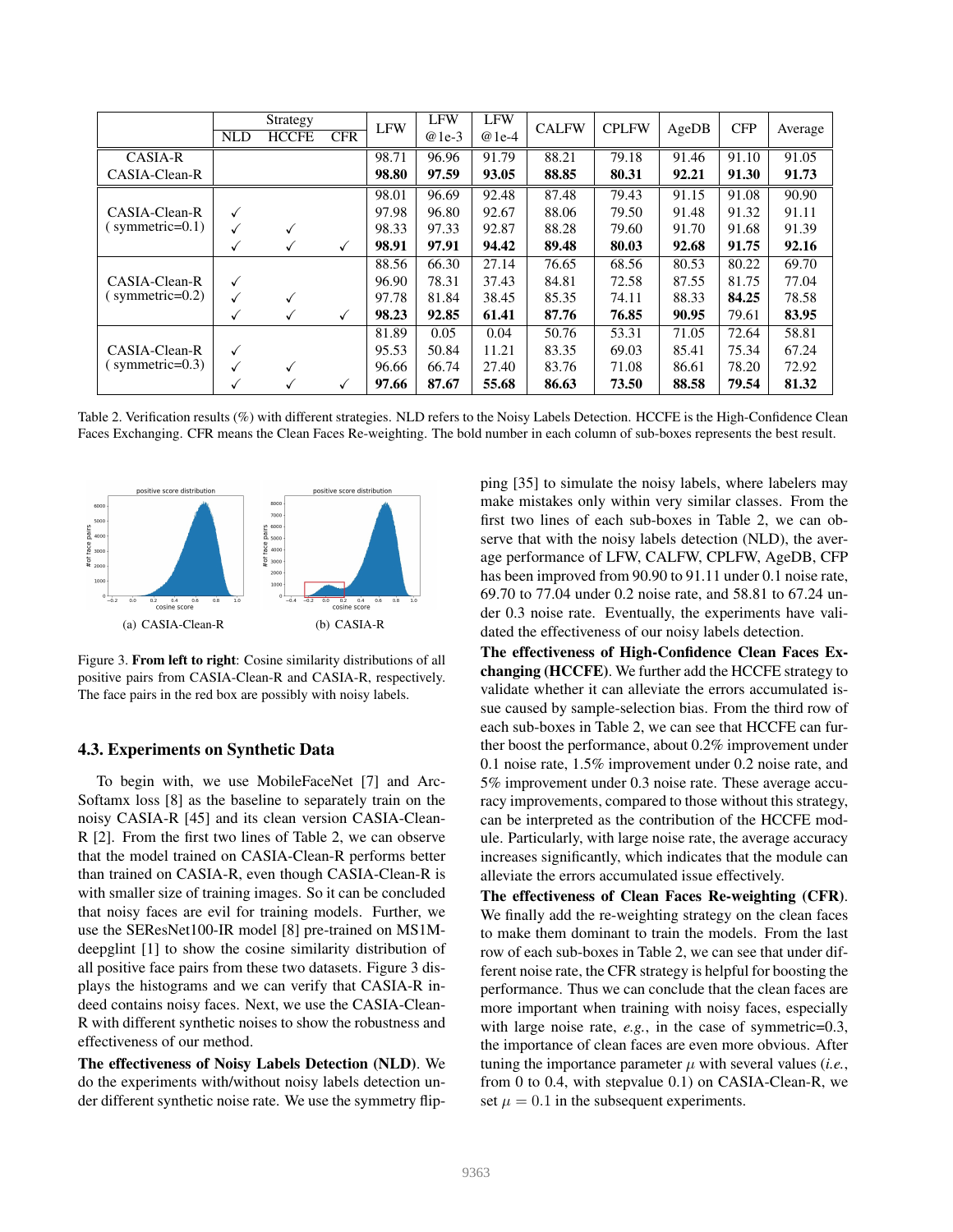

Figure 4. From left to right: Cosine similarity distributions of all positive pairs from MsCeleb-R and VggFace2-R, respectively.

### 4.4. Experiments on Real-World Data

Similar to CASIA-R, we show the cosine similarity distributions of all positive face pairs from MsCeleb-R [11] and VggFace2-R [5] in Figure 4. From the sub-figures, we notice that MsCeleb-R is with much noise than VggFace2- R. The rest of experiments are conducted based on these two real-world training datasets. According to the statistics in Figure 4, we empirically use the threshold 0.3 to indicate the noisy labels. As a consequence, we set the noise rates of MsCeleb-R and VggFace2-R as 0.4 and 0.05, respectively. For the noise rate  $r$  of a specific dataset, one can also infer it by using validation sets, as previous works [47, 19] do.

### 4.4.1 Compared Method

We compare our method with the recently proposed six state-of-the-art competitors, including:

MentorNet (MN) [16]. An auxiliary teacher network is pre-trained and used to drop noisy faces for its student network. Then, student network is used for face recognition.

De-Coupling (DC) [21]. This method updates the parameters only using the samples which have different predictions from two classifiers.

DualNet (DN) [14]. Two parallel neural networks are coordinated to learn complementary features. The iterative training strategy is adopted to make the two networks cooperate with each other.

Mutual-Learning (ML) [49]. An ensemble of networks learn collaboratively in a mutual learning strategy and teach each other throughout the training process.

Co-Teaching (CT) [12]. The method trains two neural networks simultaneously, and let them teach each other in each mini-batch. Each network back propagates the selected data without distinction by its peer network and updates itself.

Co-Teaching+ (CT+) [46]. This method is similar to Co-Teaching [12], but updates the parameters only using the disagreement of the two predictions.

For all these competitors, the backbone architecture is the MobileFaceNet [7] and is equipped with Arc-Softmax loss [8].

| Method          | <b>CALFW</b> | <b>CPLFW</b> | AgeDB | <b>CFP</b> | Ave.  |
|-----------------|--------------|--------------|-------|------------|-------|
| <b>Baseline</b> | 91.95        | 81.13        | 92.76 | 89.74      | 88.89 |
| MN[16]          | 92.94        | 83.49        | 94.66 | 92.58      | 90.91 |
| <b>DC[21]</b>   | 90.28        | 84.01        | 93.80 | 92.81      | 90.22 |
| <b>DNI141</b>   | 89.79        | 76.38        | 92.26 | 84.90      | 85.83 |
| <b>ML[49]</b>   | 91.89        | 82.44        | 93.70 | 91.54      | 89.89 |
| CT[12]          | 92.08        | 84.83        | 94.36 | 92.35      | 90.90 |
| $CT + [46]$     | 92.14        | 84.26        | 94.80 | 92.34      | 90.88 |
| Our             | 93.28        | 85.70        | 95.80 | 93.32      | 92.02 |

Table 3. Results (%) of different methods training on MsCeleb-R.

| Method          | <b>CALFW</b> | <b>CPLFW</b> | AgeDB | <b>CFP</b> | Ave.  |
|-----------------|--------------|--------------|-------|------------|-------|
| <b>Baseline</b> | 90.11        | 86.30        | 92.81 | 95.50      | 91.18 |
| <b>MN[16]</b>   | 90.14        | 85.41        | 92.70 | 95.20      | 90.86 |
| <b>DC[21]</b>   | 90.23        | 86.14        | 93.90 | 95.85      | 91.53 |
| <b>DN[14]</b>   | 90.26        | 85.01        | 93.33 | 95.05      | 90.91 |
| <b>ML[49]</b>   | 90.08        | 86.00        | 93.35 | 95.51      | 91.23 |
| CT[12]          | 89.90        | 85.05        | 92.05 | 95.05      | 90.62 |
| $CT+[46]$       | 89.43        | 85.23        | 92.50 | 95.41      | 90.64 |
| Our             | 91.06        | 87.31        | 94.05 | 95.87      | 92.07 |

Table 4. Results (%) of different methods training on VggFace2-R.

#### 4.4.2 Results on CALFW, CPLFW, AgeDB and CFP

We use two training sets, MsCeleb-R and VggFace2-R, to separately train the deep CNN models. Tables 3-4 provide the quantitative results of the baseline, the competitors and our method on the test sets CALFW [51], CPLFW [50], AgeDB [24] and CFP [30], respectively. From the numbers, we observe that most of the competitors are better than the baseline when training on the MsCeleb-R dataset. It is because that the MsCeleb-R is very noisy. Most of the competitors can filter out the noisy labels effectively and thus result in higher performance. To our method, we not only detect the noisy labels effectively, but also avoid the errors accumulated issue and absorb the gains of clean faces. Therefore, our method can reach higher performance than both the baseline and the competitors. Specifically, we achieve about 2% average improvement over the baseline and 1% average improvement over the best competitor Co-Teaching algorithm [12]. While training on the VggFace2- R dataset, the competitors are slightly lower than the baseline. The possible reason is that the noise rate of VggFace2- R is small. They may drop some essential clean faces during the training process. In contrast, our method may also discard some important clean faces, but we have re-weighted most of the remaining clean samples, thus we can also keep resulting in more discriminative features and achieve more promising performance. Specifically, we still achieve about 1% average improvement over the baseline, 0.5% average improvement over the best competitor Decoupling algorithm [21].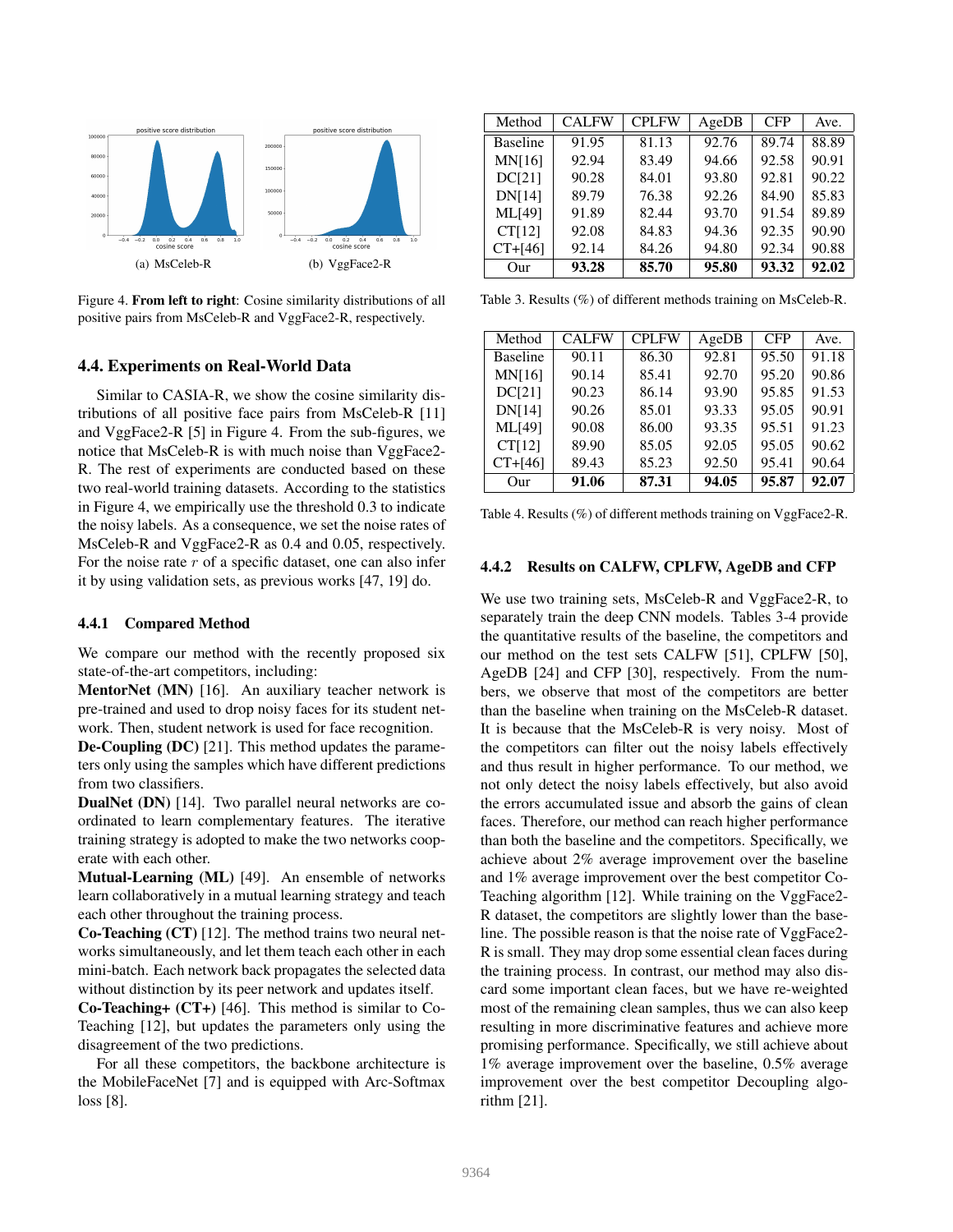| Method          |           | Ave.   |       |         |       |
|-----------------|-----------|--------|-------|---------|-------|
|                 | Caucasian | Indian | Asian | African |       |
| <b>Baseline</b> | 93.83     | 81.83  | 86.83 | 83.16   | 86.14 |
| <b>MN[16]</b>   | 95.46     | 87.50  | 87.16 | 83.83   | 88.48 |
| <b>DC[21]</b>   | 95.66     | 84.50  | 88.33 | 84.83   | 88.33 |
| <b>DN[14]</b>   | 89.83     | 79.83  | 80.33 | 78.16   | 82.06 |
| <b>ML[49]</b>   | 91.99     | 84.33  | 87.33 | 83.83   | 86.87 |
| CT[12]          | 94.00     | 86.16  | 87.66 | 84.66   | 88.12 |
| $CT + [46]$     | 95.50     | 86.16  | 88.33 | 85.50   | 88.87 |
| Our             | 95.83     | 89.83  | 89.16 | 86.16   | 90.24 |

Table 5. Results (%) of different methods training on MsCeleb-R.

| Method          |           | Ave.   |       |         |       |
|-----------------|-----------|--------|-------|---------|-------|
|                 | Caucasian | Indian | Asian | African |       |
| <b>Baseline</b> | 93.16     | 85.33  | 85.83 | 80.83   | 86.28 |
| <b>MN[16]</b>   | 90.83     | 86.00  | 86.83 | 83.16   | 86.70 |
| <b>DC[21]</b>   | 93.33     | 85.00  | 88.00 | 83.83   | 87.50 |
| <b>DN[14]</b>   | 90.33     | 86.33  | 82.83 | 83.83   | 85.83 |
| <b>ML[49]</b>   | 93.66     | 86.49  | 90.00 | 83.00   | 88.28 |
| CT[12]          | 92.66     | 86.16  | 86.33 | 83.50   | 87.16 |
| $CT + [46]$     | 92.33     | 86.49  | 86.00 | 79.33   | 86.03 |
| Our             | 94.83     | 87.83  | 88.00 | 85.33   | 88.99 |

Table 6. Results (%) of different methods training on VggFace2-R.

### 4.4.3 Results on RFW

Tables 5-6 display the performance comparison of all the methods on RFW test set. From the values, we can conclude that the results exhibit the same trends that emerged on previous test datasets. Concretely, when training on the MsCeleb-R dataset, most of the competitors are better than the baseline because they can filter out the noisy labels effectively and thus can reduce their influences. When training on the VggFace2-R dataset, the results are not much different. For our method, which simultaneously detects the noisy labels, exchanges the high-confidence clean faces and re-weights the clean ones, has show its superiority over the baseline and the state-of-the-art alternatives. Specifically, our method achieves 90.24 average accuracy when training on the MsCeleb-R dataset, and 88.99 average accuracy when training on the VggFace2-R datset, at least 1% average improvement over the second best one.

### 4.4.4 Results on MegaFace Challenge

Tables 7-8 show the identification and verification results on MegaFace dataset. In particular, compared with the baseline, the competitors have shown their strong abilities to filter out noisy labels and usually achieve better performance. For our method, we achieve about 2% improvement at both the Rank-1@1e6 identification rate and the verification TPR@FAR=1e-6 rate over the baseline. Compared with the

| Data      | Method          | MegaFace  | MegaFace     |
|-----------|-----------------|-----------|--------------|
|           |                 | Rank1@1e6 | TPR@FAR=1e-6 |
|           | <b>Baseline</b> | 84.56     | 87.72        |
|           | <b>MN[16]</b>   | 86.10     | 89.07        |
|           | <b>DC[21]</b>   | 86.52     | 88.90        |
| MsCeleb-R | <b>DN[14]</b>   | 78.42     | 81.23        |
|           | ML[49]          | 83.25     | 86.46        |
|           | CT[12]          | 86.45     | 88.53        |
|           | $CT + [46]$     | 87.46     | 88.77        |
|           | Our             | 87.37     | 89.69        |

Table 7. Results (%) of different methods on MegaFace Challenge.

| Data         | Method          | MegaFace<br>Rank1@1e6 | MegaFace<br>TPR@FAR=1e-6 |
|--------------|-----------------|-----------------------|--------------------------|
|              | <b>Baseline</b> | 78.04                 | 83.06                    |
|              | <b>MN[16]</b>   | 76.79                 | 81.91                    |
|              | DC[21]          | 78.95                 | 82.45                    |
|              | <b>DN[14]</b>   | 74.38                 | 79.63                    |
| $VggFace2-R$ | <b>ML[49]</b>   | 78.90                 | 82.48                    |
|              | CT[12]          | 75.43                 | 80.79                    |
|              | $CT + [46]$     | 73.19                 | 78.15                    |
|              | Our             | 81.51                 | 86.07                    |

Table 8. Results (%) of different methods on MegaFace Challenge.

competitors, the improvement of our method is not quite large, but is still better than them. Specifically, our method beats the competitor MentorNet [16] about 1.0% at Rank-1 identification rate and 0.7% verification rate when training on the MsCeleb-R, achieves about 2.5% at Rank-1 identification rate and 3.5% verification rate higher than the competitor Decoupling [21] when training on the VggFace2-R. To sum up, our co-mining strategy, which effectively detects the noisy labels, exchanges the high-confidence faces and adaptively concentrates on the clean ones, is inherently better than the state-of-the-arts.

# 5. Conclusion

In this paper, we have proposed a novel co-mining strategy to train the CNN models on large-scale face recognition datasets with noisy labels. Specifically, we identify the mini-batch samples into three parts, the noisy labels, the high-confidence clean faces and the clean faces. Next, to each part, we develop different strategies. For the noisy labels, we drop them to prevent the model degeneration problem caused by them. For the high-confidence clean faces, we exchange them to alleviate the errors accumulated issue. For the clean faces, we re-weight them and make them dominant to learn discriminative features. Extensive experiments on both the synthetic and real-world benchmarks have demonstrated the advantages of our new approach over the state-of-the-art alternatives.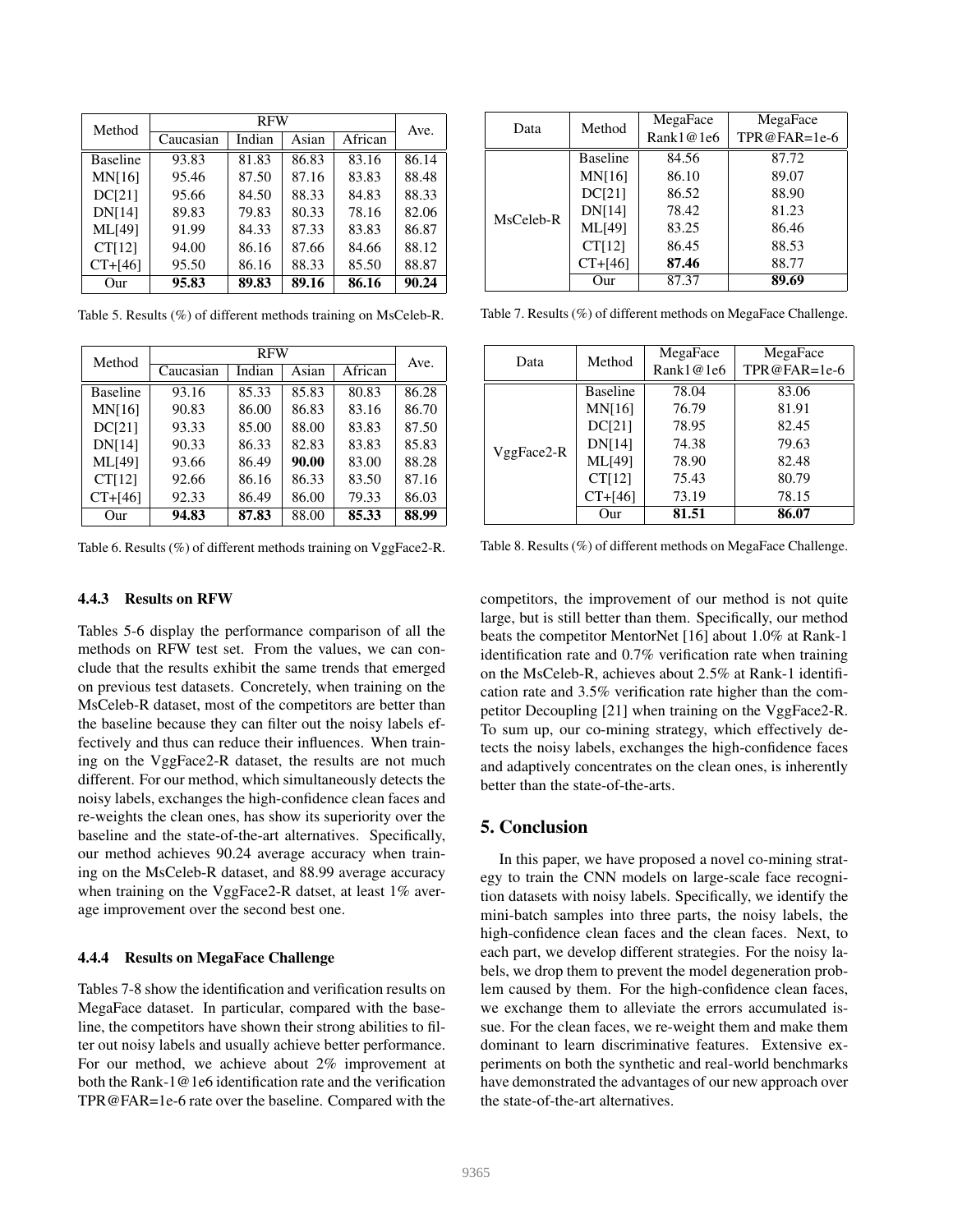### References

- [1] http://trillionpairs.deepglint.com/ overview.
- [2] https://github.com/ZhaoJ9014/face. evoLVe.PyTorch.
- [3] Devansh Arpit, Stanisław Jastrzebski, Nicolas Ballas, David Krueger, Emmanuel Bengio, Maxinder S Kanwal, Tegan Maharaj, Asja Fischer, Aaron Courville, Yoshua Bengio, et al. A closer look at memorization in deep networks. In *ICML*, 2017.
- [4] Markus M Breunig, Hans-Peter Kriegel, Raymond T Ng, and Jörg Sander. Lof: identifying density-based local outliers. In *ACM sigmod record*, 2000.
- [5] Qiong Cao, Li Shen, Weidi Xie, Omkar M Parkhi, and Andrew Zisserman. Vggface2: A dataset for recognising faces across pose and age. In *FG*, 2018.
- [6] Olivier Chapelle, Bernhard Scholkopf, and Alexander Zien. Semi-supervised learning. *TNNLS*, 2009.
- [7] Sheng Chen, Yang Liu, Xiang Gao, and Zhen Han. Mobilefacenets: Efficient cnns for accurate real-time face verification on mobile devices. In *CCBR*, 2018.
- [8] Jiankang Deng, Jia Guo, and Stefanos Zafeiriou. Arcface: Additive angular margin loss for deep face recognition. *arXiv:1801.07698*, 2018.
- [9] Zhen-Hua Feng, Josef Kittler, Muhammad Awais, Patrik Huber, and Xiao-Jun Wu. Wing loss for robust facial landmark localisation with convolutional neural networks. *arXiv:1711.06753*, 2017.
- [10] Jacob Goldberger and Ehud Ben-Reuven. Training deep neural-networks using a noise adaptation layer. 2016.
- [11] Yandong Guo, Lei Zhang, Yuxiao Hu, Xiaodong He, and Jianfeng Gao. Ms-celeb-1m: A dataset and benchmark for large-scale face recognition. In *ECCV*, 2016.
- [12] Bo Han, Quanming Yao, Xingrui Yu, Gang Niu, Miao Xu, Weihua Hu, Ivor Tsang, and Masashi Sugiyama. Coteaching: Robust training of deep neural networks with extremely noisy labels. In *NeurIPS*, 2018.
- [13] Kaiming He, Xiangyu Zhang, Shaoqing Ren, and Jian Sun. Deep residual learning for image recognition. In *Proceedings of the IEEE conference on computer vision and pattern recognition*, pages 770–778, 2016.
- [14] Saihui Hou, Xu Liu, and Zilei Wang. Dualnet: Learn complementary features for image recognition. In *ICCV*, 2017.
- [15] Gary B Huang, Marwan Mattar, Tamara Berg, and Eric Learned-Miller. Labeled faces in the wild: A database forstudying face recognition in unconstrained environments. 2008.
- [16] Lu Jiang, Zhengyuan Zhou, Thomas Leung, Li-Jia Li, and Li Fei-Fei. Mentornet: Learning data-driven curriculum for very deep neural networks on corrupted labels. *arXiv:1712.05055*, 2017.
- [17] Ira Kemelmacher-Shlizerman, Steven M Seitz, Daniel Miller, and Evan Brossard. The megaface benchmark: 1 million faces for recognition at scale. In *CVPR*, 2016.
- [18] Shengcai Liao, Zhen Lei, Dong Yi, and Stan Z Li. A benchmark study of large-scale unconstrained face recognition. In *ICB*, 2014.
- [19] Tongliang Liu and Dacheng Tao. Classification with noisy labels by importance reweighting. *PAMI*, 2016.
- [20] Weiyang Liu, Yandong Wen, Zhiding Yu, Ming Li, Bhiksha Raj, and Le Song. Sphereface: Deep hypersphere embedding for face recognition. In *Proceedings of the IEEE conference on computer vision and pattern recognition*, pages 212–220, 2017.
- [21] Eran Malach and Shai Shalev-Shwartz. Decoupling" when to update" from" how to update". In *NeurIPS*, 2017.
- [22] Takeru Miyato, Andrew M Dai, and Ian Goodfellow. Virtual adversarial training for semi-supervised text classification. 2016.
- [23] Volodymyr Mnih and Geoffrey E Hinton. Learning to label aerial images from noisy data. In *ICML*, 2012.
- [24] Stylianos Moschoglou, Athanasios Papaioannou, Christos Sagonas, Jiankang Deng, Irene Kotsia, and Stefanos Zafeiriou. Agedb: the first manually collected, in-the-wild age database. In *CVPRW*, 2017.
- [25] Aaron Nech and Ira Kemelmacher-Shlizerman. Level playing field for million scale face recognition. In *CVPR*, 2017.
- [26] Hong-Wei Ng and Stefan Winkler. A data-driven approach to cleaning large face datasets. In *ICIP*, 2014.
- [27] Omkar M Parkhi, Andrea Vedaldi, Andrew Zisserman, et al. Deep face recognition. In *bmvc*, 2015.
- [28] Adam Paszke, Sam Gross, Soumith Chintala, Gregory Chanan, Edward Yang, Zachary DeVito, Zeming Lin, Alban Desmaison, Luca Antiga, and Adam Lerer. Automatic differentiation in pytorch. 2017.
- [29] Giorgio Patrini, Alessandro Rozza, Aditya Krishna Menon, Richard Nock, and Lizhen Qu. Making deep neural networks robust to label noise: A loss correction approach. In *CVPR*, 2017.
- [30] Soumyadip Sengupta, Jun-Cheng Chen, Carlos Castillo, Vishal M Patel, Rama Chellappa, and David W Jacobs. Frontal to profile face verification in the wild. In *WACV*, 2016.
- [31] Karen Simonyan and Andrew Zisserman. Very deep convolutional networks for large-scale image recognition. *arXiv preprint arXiv:1409.1556*, 2014.
- [32] Sainbayar Sukhbaatar, Joan Bruna, Manohar Paluri, Lubomir Bourdev, and Rob Fergus. Training convolutional networks with noisy labels. *arXiv:1406.2080*, 2014.
- [33] Yi Sun, Xiaogang Wang, and Xiaoou Tang. Deeply learned face representations are sparse, selective, and robust. In *Proceedings of the IEEE conference on computer vision and pattern recognition*, pages 2892–2900, 2015.
- [34] Christian Szegedy, Wei Liu, Yangqing Jia, Pierre Sermanet, Scott Reed, Dragomir Anguelov, Dumitru Erhan, Vincent Vanhoucke, and Andrew Rabinovich. Going deeper with convolutions. In *Proceedings of the IEEE conference on computer vision and pattern recognition*, pages 1–9, 2015.
- [35] Brendan Van Rooyen, Aditya Menon, and Robert C Williamson. Learning with symmetric label noise: The importance of being unhinged. In *NeurIPS*.
- [36] Fei Wang, Liren Chen, Cheng Li, Shiyao Huang, Yanjie Chen, Chen Qian, and Chen Change Loy. The devil of face recognition is in the noise. In *ECCV*, 2018.